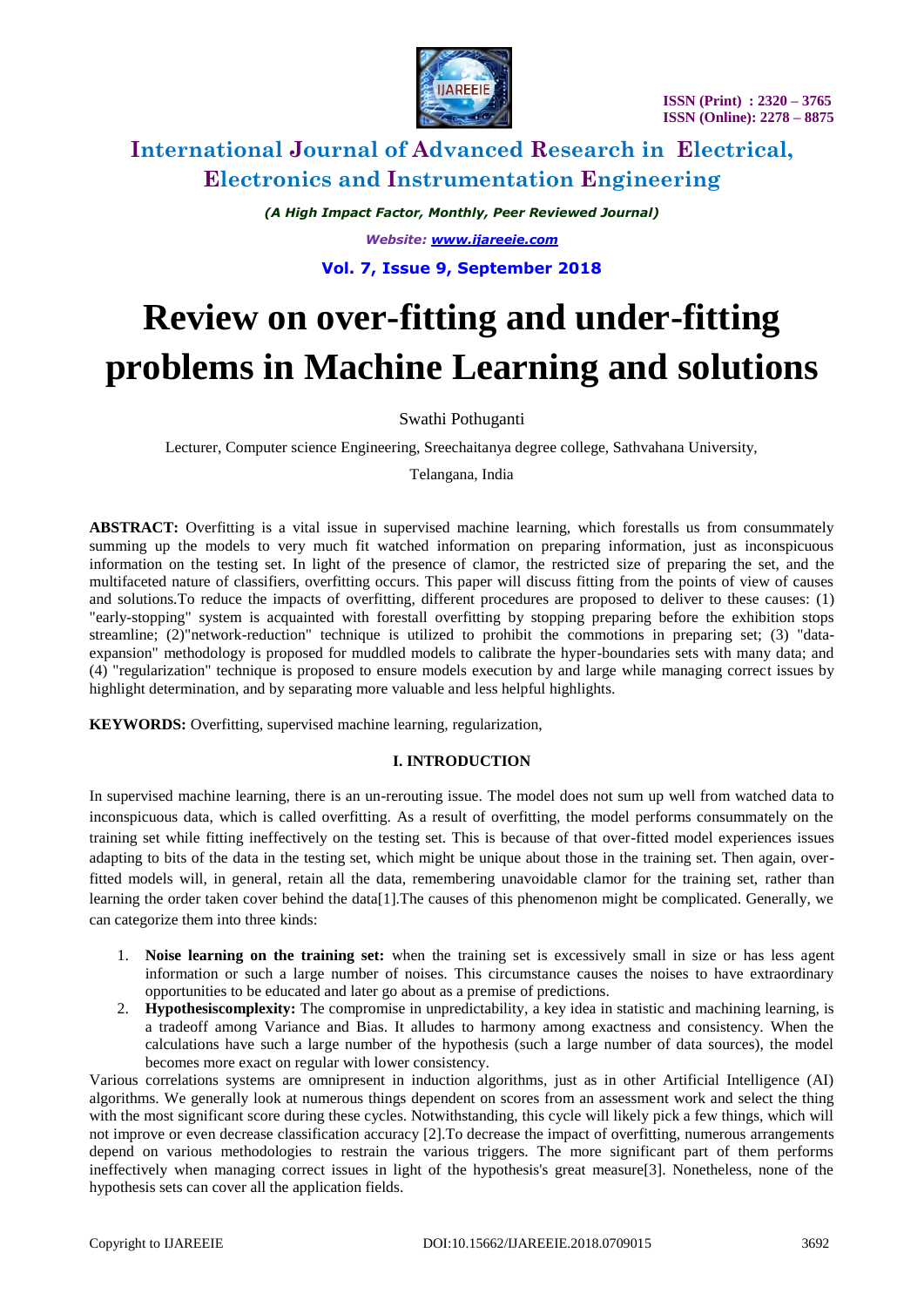

*(A High Impact Factor, Monthly, Peer Reviewed Journal)*

*Website: [www.ijareeie.com](http://www.ijareeie.com/)*

#### **Vol. 7, Issue 9, September 2018**

#### **II. EARLY-STOPPING**

This system is utilized to keep away from the wonder "learning speed slow-down." This issue implies that the accuracy of algorithms quits improving after some point, or in any event, deteriorating due to commotion learning. The thought has a reasonably long history, which can be going back to the 1970s regarding the Landweber iteration. Likewise, it is generally utilized in iterative algorithms, particularly in neural networks beginning from the 1990s.Figure 1, where the horizontal axis is the epoch, and the vertical axis is a mistake, the blue line shows the training mistake, and the red line shows the approval blunder [4]. On the off chance that the model keeps learning after the point, the approval mistake will increment while the training blunder will keep diminishing.



**Fig 1:**Validation error vs. testing error

On the off chance that we quit learning before the fact, it is under-fitting. On the off chance that we stop after the point, we get over-fitting. So the aim is to locate the specific highlight of quit training. This way, we got an ideal fit between under-fitting and over-fitting[5]. For artificial neural nets, the learning cycle is to locate an ideal arrangement of loads and bias. The neurons learn at a rate controlled by the fractional subordinates of the cost-work:  $\frac{\partial c}{\partial w}$  and  $\frac{\partial c}{\partial b}$  So the speed of learning relies upon the estimations of those two incomplete subordinates, which can be separately portrayed with the accompanying recipes, where  $W_i$  is the  $j^{\text{th}}$  weight, b is the bias, C is the cost,  $X_j$  is the j<sup>th</sup>input, y is the output, and a is the output when data input is 1.

$$
\frac{\partial c}{\partial w_j} = \frac{1}{n} \sum_x x_j (\sigma(z) - y) \qquad (1)
$$

To discover the highlight stop learning, the absolute path is to monitor accuracy on the test data as our network trains. In other words, we process the accuracy toward the finish of every age and stop training when the accuracy of test data stops improving.Essentially, to discover the highlight stop learning, the conspicuous path is to monitor accuracy on the test data as our network trains [6]. In other words, we process the accuracy toward the finish of every age and stop training when the accuracy of test data stops improving. By and large, we can follow the accuracy on the approval set rather than the test set to decide when to stop training. In other words, we use the approval set to sort out an ideal arrangement of qualities for the hyper-boundaries and later utilize the test set to do the last assessment of accuracy [7].

#### *Network-reduction*

As we probably are aware, noise learning is one significant reason for overfitting. So sensibly, clamor decrease becomes one exploring course for over fittinghindrance [8]. In light of this reasoning, pruning is proposed to decrease the size of finial classifiers in social learning, particularly in choice tree learning. Pruning is a massive hypothesis used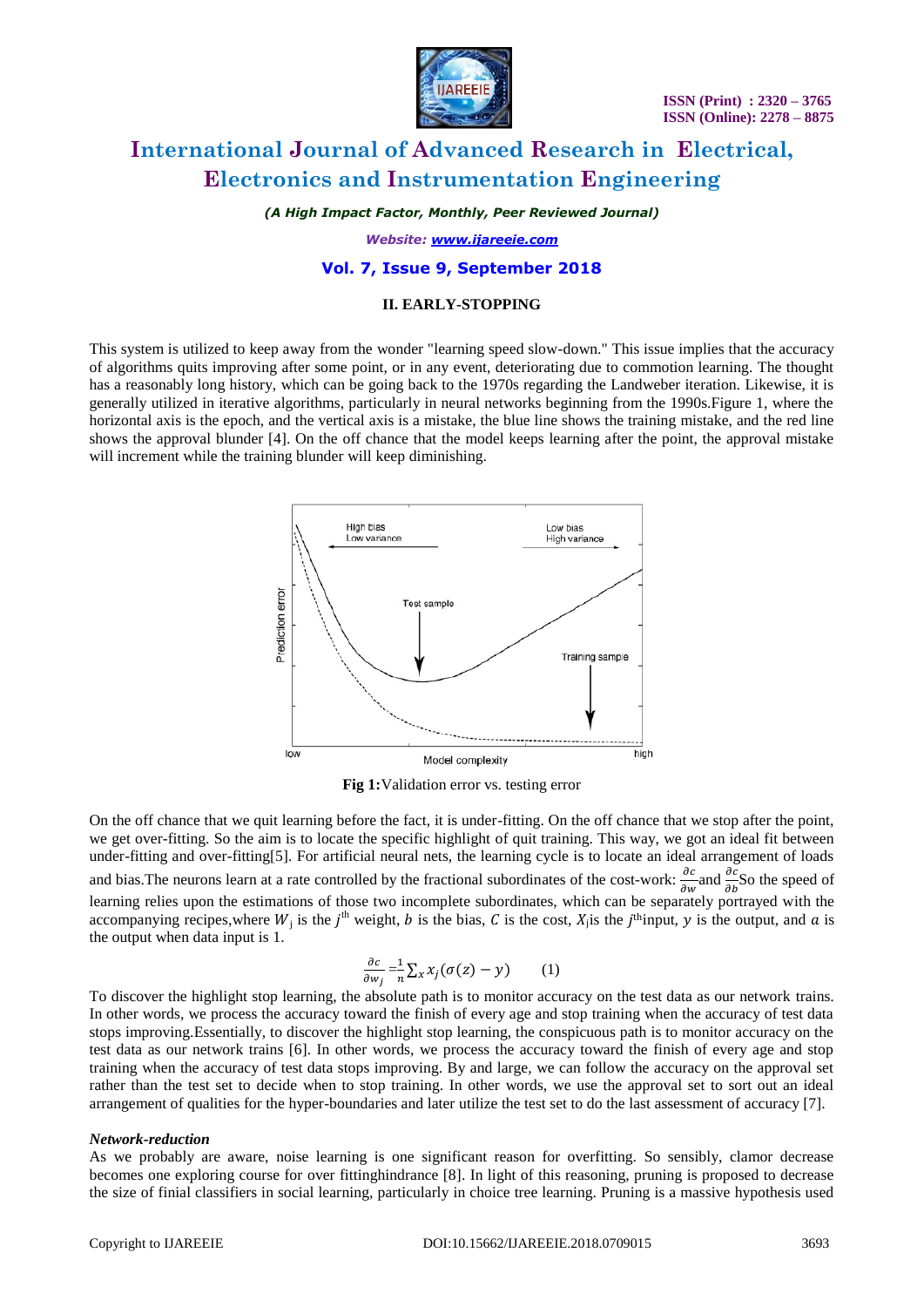

### *(A High Impact Factor, Monthly, Peer Reviewed Journal)*

*Website: [www.ijareeie.com](http://www.ijareeie.com/)*

## **Vol. 7, Issue 9, September 2018**

to diminish classification intricacy by taking out less critical or insignificant data, forestall overfitting, and improving classification accuracy. Pre-pruning and post-pruning are two standard methodologies used to managing commotion: Pre-pruning algorithms work during the learning cycle [9]. Ordinarily, they use stopping standards from deciding when to stop adding conditions to a standard or adding the rule to a model portrayal, for example[10], encoding length limitation dependent on the assessment of encoding cost; importance testing depends on huge contrasts between the conveyance of positive and negative models; cutoff stopping measure dependent on a predefined threshold [11]. Postpruning parts the training set into two subsets: developing set and pruning set. Contrasted with pre-learning, postpruning algorithms overlook overfitting issues during the learning cycle on developing set. Instead, they forestall overfitting through erasing conditions and rules from the model created during learning.

#### **III. EXPANSION OF THE TRAINING DATA**

In machine learning, the algorithm is not the primary key influencing the last classification accuracy. Its presentation can be essentially influenced by the amount and nature of the training dataset as a rule, particularly in the region of managed learning. Model training is a cycle of tuning its hyper-boundary. Very much tuned boundaries make a decent harmony between training accuracy and routineness, and afterward restrain the impact of overfitting, just as that of under-fitting [12]. To tune these boundaries, the model needs good examples for learning. The measure of tests is corresponding to the number of boundaries.

Furthermore, the more convoluted model you have, the more boundaries should be tuned. In other words, an extended dataset can improve expectation accuracy by and large, particularly in convoluted models. That is why data expansion is broadly utilized and compelling as an overall procedure to improve models' speculation execution in numerous application zones, such as design acknowledgment and picture handling. Be that as it may, the enormous size of data will expand training time [13]. Moreover, training data can be costly or hard to obtain because it needs human intervention loads, such as labeling.

#### *Regularization*

To sort out the base of cost work, L1 regularization utilizes the Lasso Regression, one straight regression hypothesis. In this methodology, we utilize the supposed taxi separation, the entirety of supreme estimations of the apparent multitude of loads, as the term.

$$
\Omega(\omega) = ||w||_1 = \sum_i |w_i| \quad (2)
$$

To limit the cost work, we have to set loads of specific highlights to be zero [14]. In other words, we eliminate a few highlights from our model and keep just those highlights more critical.

#### *Dropout*

Dropout is a mainstream and compelling technique against overfitting in neural networks. The underlying thought of dropout is to arbitrarily drop units and relevant associations from the neural networks during training. This keeps units from co-adjusting excessively. By briefly eliminating a few units from neural nets, dropout approximates the impact of averaging all these diminished networksexpectations [15]. This way, overfitting is restrained to a few degrees while consolidating the forecasts of various enormous neural nets at test time. Plus, dropout diminishes the measure of calculations altogether. This settles on it a viable decision for enormous or convoluted networks that need heaps of training data.

#### **IV. CONCLUSION**

Overfitting is a general issue in supervised machine learning, which cannot be dodged. It happens due to either the restrictions of training data, which can have a restricted measure or incorporate many commotions, or the constraints of algorithms, which are excessively confounded, and require such a large number of boundaries. Reacting to these causes, an assortment of algorithms is acquainted with diminishing the impact of overfitting. From one viewpoint, to